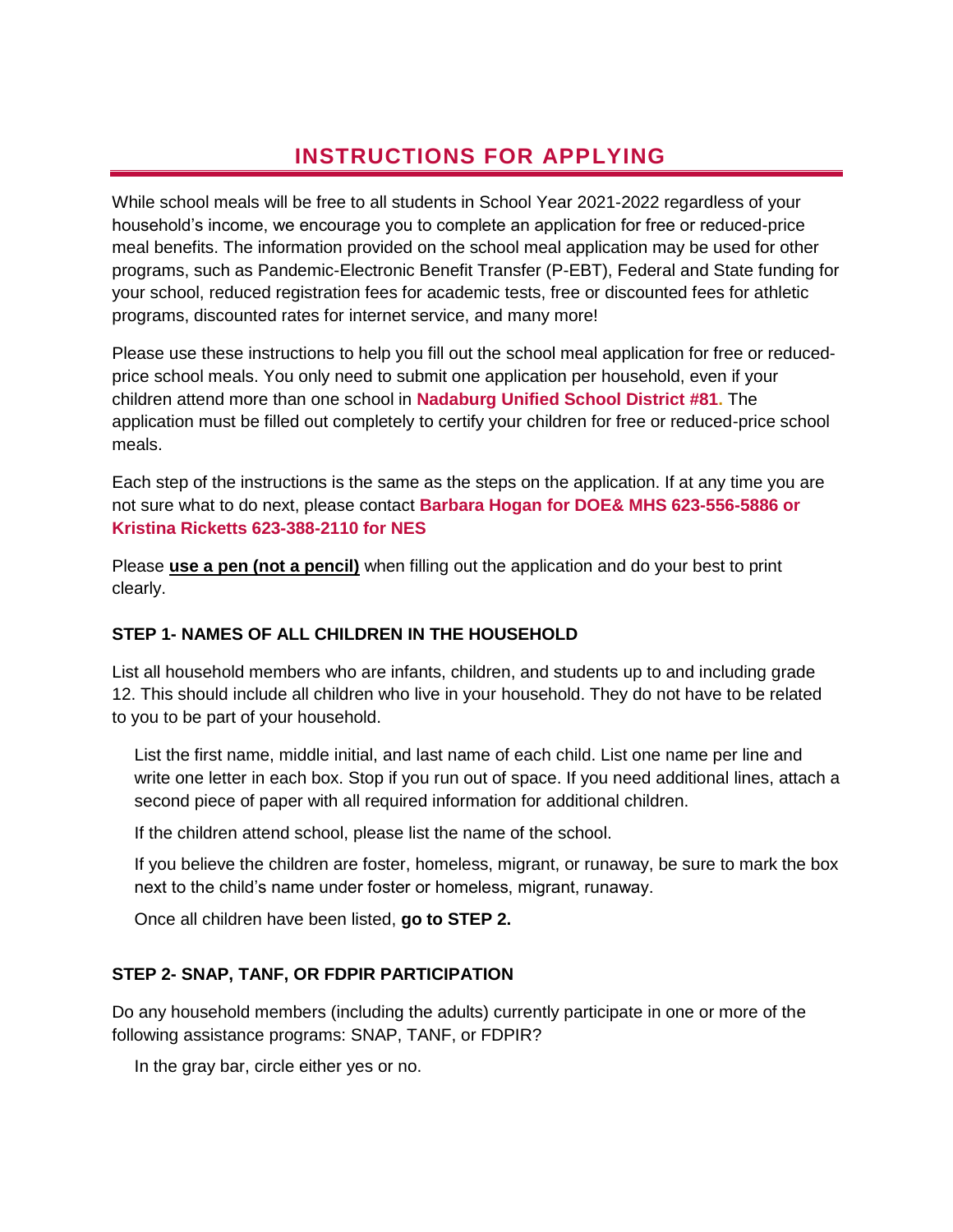If Yes- List the case number in the large box labeled Case Number and go directly to STEP 4.

If No- Leave this section blank and **go to STEP 3**.

# **STEP 3- HOUSEHOLD INCOME INFORMATION**

**A. Child Income-** Report all income earned by children in the household. Refer to the chart below titled "Sources of Income for Children" and report the **combined gross income** for all children listed in STEP 1 in the box marked "Total Child Income."

Child Income is money received from outside your household that is paid directly to your children. Many households do not have any child income. Use the chart below to determine if your household has child income to report. If children do not receive income, enter '0' or leave these boxes empty. If you leave this part blank, it will mean that you have no income to report for any children in the household.

Only count foster children's income if you are applying for them together with the rest of your household. It is optional for the household to list foster children living with them as part of the household.

| Sources of Income for Children |                                                                                                  |  |  |
|--------------------------------|--------------------------------------------------------------------------------------------------|--|--|
| Type of Income                 | <b>Examples</b>                                                                                  |  |  |
| Earnings from work             | A child has a job where they earn a salary or wages.                                             |  |  |
| <b>Social Security</b>         |                                                                                                  |  |  |
| Disability payments            | A child is blind or disabled and receives Social Security<br>benefits.                           |  |  |
| <b>Survivor Benefits</b>       |                                                                                                  |  |  |
|                                | A parent is disabled, retired, or deceased and their child<br>receives social security benefits. |  |  |
| Income from persons            | A friend or extended family member regularly gives a                                             |  |  |
| outside the household          | child spending money.                                                                            |  |  |
| Income from any other          | A child receives income from a private pension fund,                                             |  |  |
| source                         | annuity or trust.                                                                                |  |  |

**B. Adult Household Members and Income-** Print the name of each household member in the boxes marked "Names of Adult Household Members (First and Last)." **Do not list any household members you listed in STEP1**. List one name per line and write both first and last name in each box. If you need additional lines, attach a second piece of paper with all required information for additional household members.

Report **gross income** (amount before taxes and deductions) for each adult on the same line where the name is listed. Then, fill in the circle to indicate if the earnings are received Weekly, Bi-Weekly (every other week), 2x month (2 payments per month), or Monthly. The chart below gives examples of the different types of income for adults. If someone does not receive income, enter '0' or leave these boxes empty.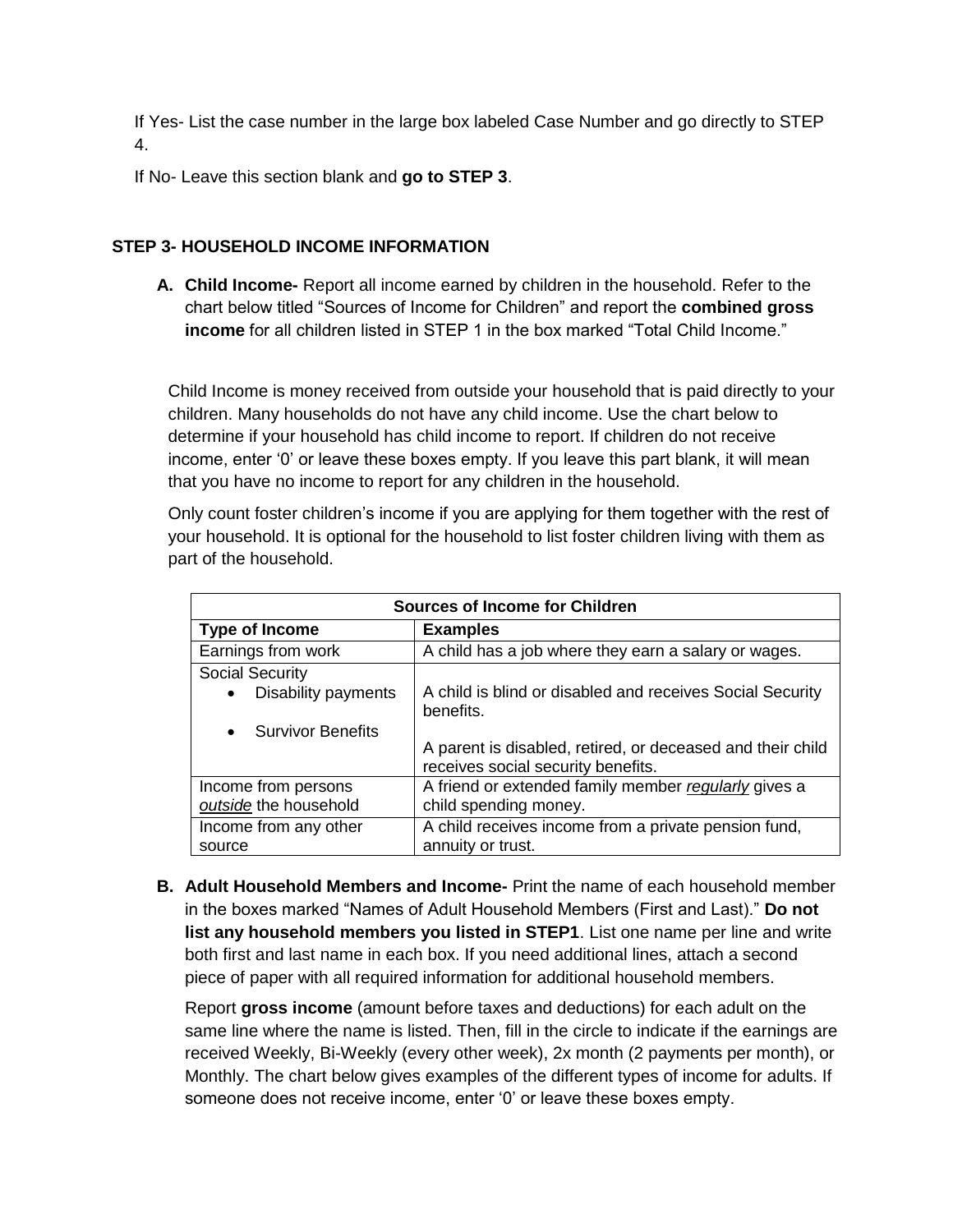| <b>Sources of Income for Adults</b>                                                                                                                                                                           |                                                                                                                                                                                                                 |                                                                                                                                                                    |
|---------------------------------------------------------------------------------------------------------------------------------------------------------------------------------------------------------------|-----------------------------------------------------------------------------------------------------------------------------------------------------------------------------------------------------------------|--------------------------------------------------------------------------------------------------------------------------------------------------------------------|
| <b>Earnings from Work</b>                                                                                                                                                                                     | <b>Public Assistance/</b><br><b>Alimony/Child Support</b>                                                                                                                                                       | <b>Pensions/Retirement/All</b><br><b>Other Income</b>                                                                                                              |
| Salary, wages, cash<br>bonuses<br>Net income from self-<br>$\bullet$<br>employment (farm or<br>business)                                                                                                      | Unemployment<br>benefits<br><b>Workers</b><br>$\bullet$<br>Compensation<br>Supplemental<br>$\bullet$<br>Security Income (SSI)                                                                                   | Social Security (including<br>٠<br>railroad retirement and black<br>lung benefits)<br>Private Pensions or<br>٠<br>disability<br>Income from trusts or<br>$\bullet$ |
| For military families:<br>Basic pay and cash<br>bonuses (do not<br>include combat pay,<br>FSSA, or privatized<br>housing allowances)<br>Allowances for off-base<br>$\bullet$<br>housing, food and<br>clothing | Cash Assistance from<br>$\bullet$<br>State or local<br>government<br>Alimony payments<br>$\bullet$<br>Child support<br>$\bullet$<br>payments<br>Veteran's benefits<br>$\bullet$<br>Strike benefits<br>$\bullet$ | estates<br>Annuities<br>٠<br>Investment Income<br>٠<br><b>Earned Interest</b><br>٠<br>Rental Income<br>٠<br>Regular cash payments<br>٠<br>from outside household   |

The back of this application provides the same Sources of Income charts.

# **C. Total number of household members and SSN**.

Report the total number of people in your household (all adults and children) in the one box.

Report the last 4 digits of the Social Security Number (SSN) for the primary wage earner or other adult in the household. You are eligible to apply for benefits even if you do not have a Social Security Number. Simply leave the space blank and check the box labeled "Check if no SSN."

### **STEP 4- Contact information and adult signature**

All applications must be signed by an adult household member. By signing the application, that household member is promising that all information has been truthfully and completely reported.

Please sign, date and print your name.

Provide your contact information including your address if this information is available. If you have no permanent address, this does not make your children ineligible for free or reducedprice school meals. Sharing a phone number, email address, or both is optional but providing it helps us reach you quickly if we need to contact you.

### **OPTIONAL INFORMATION**

The back of this application provides a section for you to share information about your children's race and ethnicity. This field is optional and does not affect your children's eligibility for free or reduced-price school meals.